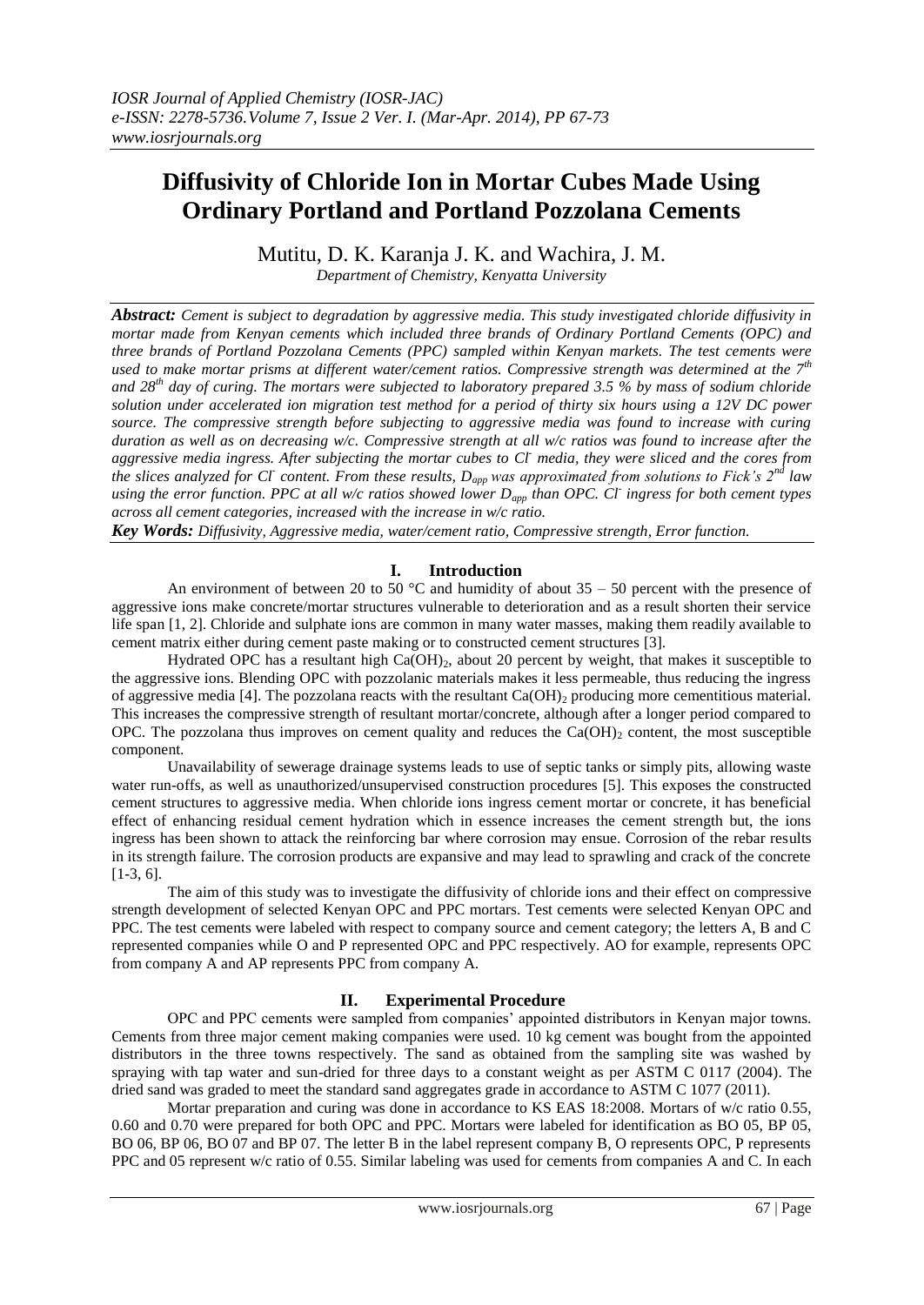cement category, 18 prisms were prepared. Compressive strength for the mortars was determined at the  $7<sup>th</sup>$  and 28<sup>th</sup> day of curing.

About 100.00 g of cement sample for each category was separately ground to pass through a 76 µm mesh sieve. The ground sample was used for the analysis of cement oxides using x-ray fluorescence in the usual manner. The cement oxides analysed included Na<sub>2</sub>O, K<sub>2</sub>O, CaO, MgO, SiO<sub>2</sub>, TiO<sub>2</sub>, Al<sub>2</sub>O<sub>3</sub>, Fe<sub>2</sub>O<sub>3</sub> and MnO<sub>2</sub>. Loss on Ignition was done in accordance to ASTM C 1157 (2004).

Diffusing test was done in accordance to ASTM C 1556 (2004). The cement mortar cured at 28 days was reduced to 100 mm length. An electrochemical cell was set-up in accordance to [7]. The mortar specimen was placed between two cells and covered with a fabric material. The set-up is shown in plate 2.1 (in appendix). The anodic compartment was filled with 500 ml of water. An equal volume of 3.5 % NaCl was placed in the cathodic compartment. Stainless steel electrodes were placed separately in the compartments. The electrodes were connected to a  $12 \pm 0.1$  V direct current (DC) power source. The diffusion period started when the solutions in both the anodic and cathodic compartments were placed and the electrodes connected in circuit. The top of the container was then covered with a polyethylene paper and the entire set up maintained at  $22 \pm 1$ °C for thirty six hours. During the experimental period, the solutions were stirred periodically using a glass rod. For every cement category 6 mortar prisms were subjected to Chloride ingress.

For each category of cement, three mortar cubes were subjected to compressive strength analysis while three mortar cubes for each ingress ion were sliced into 10 mm slices along the length using a water-lubricated cutting machine. Plate 2.2 (in appendix) shows the various mortar prism slices. A rotary hammer drill was used to drill through a circular portion of 25 mm from the centre of each mortar slice. The mortar obtained was ground to pass through a  $76 \mu m$  mesh sieve. The ground samples were then subjected to Cl analysis. Triplicate analyses were done for each category of cement.

Cl<sup>-</sup> analysis was done in accordance to ASTM C 1552 (2005). Analysis for Cl<sup>-</sup> in standard solution and sample was analysed using chloride ion selective electrode in the usual manner. Calibration curves were used to determine the Cl<sup>-</sup> ion concentration in test solutions.

The results were presented in chloride concentration versus depth of cover. The chloride diffusion coefficients, D<sub>mig,</sub> were derived from the solution to the second Fick's law of diffusion. The error fitting curves given as equation 2.1 in appendix using the method of least squares [8, 9] was used.

Since the chloride ion ingress was accelerated by a potential difference, then apparent diffusion coefficient,  $D_{\text{app}}$ , was obtained from equation 2.2 (in appendix) [4, 8, 10].

#### **III. Results And Discussion**

#### **3.1 Chemical Analysis Results**

The results for the chemical analysis of oxides in percent by mass (except for Cl<sup>-</sup>) for various categories of cements are given in table 3.1 (in appendix).

All test cements were within the range prescribed by KS EAS 18 (2008). They are all suitable for the purpose they are designed for. PPC exhibited higher  $Al_2O_3$ ,  $SiO_2$  and  $Fe_2O_3$  contents than OPC. This can be attributed to added Pozzolana [11-13]. The presence of pozzolana in Portland cement enhances the chloride binding capacity of C<sub>3</sub>A by reducing the alkalinity of the pore solution and presence of Al<sub>2</sub>O<sub>3</sub> and Fe<sub>2</sub>O<sub>3</sub> [2, 9]. The packing of pozzolana grains between cement hydration products decreases permeability of concrete / mortar [9]. Pozzolanic reaction leads to more CSH and CAH compounds which possess cementitious properties [13]

The results for the phase composition in per cent by mass for various categories of cements are given in table 3.2 (in appendix). The table shows the main cement phases from Bogue's calculations [14].

The various cements have the major cement phases within the Kenya Bureau of standards acceptable range (KS EAS 18, 2008). Typical OPC should have C<sub>3</sub>S, C<sub>2</sub>S, C<sub>4</sub>AF and C<sub>3</sub>A within the range of  $45 - 75$ percent, 7 - 32 percent, 0.6 – 18 percent and 0.5 – 13 percent respectively (Mehta, 2011). PPC exhibited lower  $C_3$ S than OPC while the converse is true for  $C_2$ S. Perhaps, the latter could be attributed to the silica content in pozzolana which is not accounted for in the Bogue's calculations. The test cement CO had extremely low  $C_3S$ content. Perhaps this could be attributed to the raw meal content.

# **3.2 Compressive Strength at the 7Th and 28Th day**

Compressive strength results for various categories of cements at varied w/c ratio are represented in figure 3.1 (in appendix).

The compressive strength was observed to increase with curing age for all cement categories. Kenyan standard, KS EAS 168-1 (2008) requires that PPC have a minimum strength of 15 MPa at the  $7<sup>th</sup>$  day of curing while at the  $28<sup>th</sup>$  day be at 32 MPa. OPC should have a minimum of 25 MPa at the 7<sup>th</sup> day while at the  $28<sup>th</sup>$  day it should have a minimum of 42.5 MPa (KS02-1262, 1993). All cement samples had met the standard requirement.

Generally, OPC attains higher strength at early age compared to PPC [13]. This has been attributed to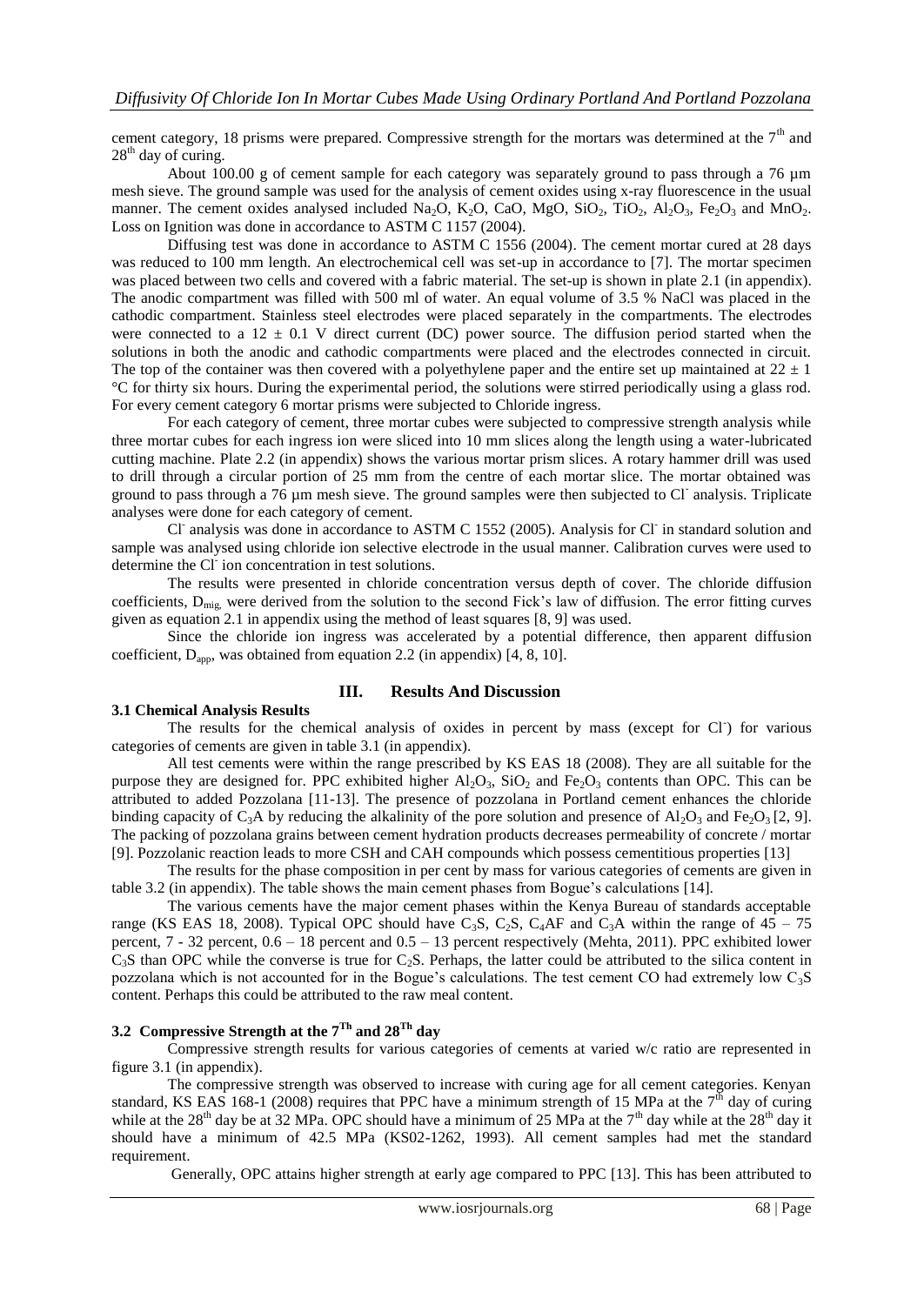the slow strength development of the incorporated pozzolana in PPC [15]. OPC had a higher  $C_3S$  content than PPC. C<sub>3</sub>S contributes to early strength development [7].

In all cement categories, it was observed that the higher the w/c ratio, the lower the compressive strength. The compressive strength for all mixes decreased with increasing w/c ratio. This is as would be expected [15]. The more the free water content of the fresh mortar the greater would be the volume of pores left in the hardened mortar and therefore the less the gel/space ratio. W/c ratio is therefore a measure of the void volume relative to the solid volume in hardened cement paste, and its strength goes up as the void volume goes down. So, the lower the w/c ratio, the lower is the void volume/solid volume, and the stronger the hardened cement paste. The higher hydration rate of OPC may have substantially reduced its porosity compared to the PPC. The beneficial effect of pozzolana blend may have been overridden by the porosity due to high w/c ratio [6, 15]. [1 and 7] observed similar trends.

### **3.3 Compressive strength Results for Test Cements after Subjecting to Chloride Solutions**

The percent gain in compressive strength for the various categories of cements at varied w/c ratio after being subjected to Cl are given in figure 3.2 (in appendix).

## **3.4 Chloride Profiling**

Results for chloride ingress into selected OPC mortars at varied w/c ratio determined at varied depth of cover within the mortar are graphically presented in figure  $3.3 - 3.4$  (in appendix).

In all cases, w/c ratio affected the ingress of the Cl. The higher the w/c ratio, the higher the ingress. The trend correlates with that observed by [1]. The authors attributed this to continuous and interlinked voids through which the ions ingress.

The type of cement was predominant over the effect of w/c ratio in view of the extent of chloride ingress in all depths of cover. PPC exhibited lower chloride ingress than OPC at all depths of cover. PPC generally had higher  $Al_2O_3$  content than OPC.  $Al_2O_3$  is known to bind Cl<sup>-</sup> thus decreasing their ingress. This is mainly due to formation of Friedel's salt [2, 11]. When more chlorides are bound, the diffusivity of chlorides is lowered [10]. Pozzolana improves the resistance of the blended cements. This is due to additional cementious material from pozzolanic reaction and the packaging of the pozzolana grain between aggregates and cement grains  $[3 - 5]$ . [7] observed that due to pozzolanic reactions, the pores become finer and hence the chloride diffusivity drops.

## **3.5 Chloride Apparent Diffusivity Coefficients**

Results for the chloride error function fitting curve for BO and BP at w/c ratio 0.55 is presented in figure 3.5 and 3.6 (in appendix) respectively. Table 3.3 (in appendix) gives the  $D_{app}$  and  $D_{\text{mig}}$  with corresponding chloride surface concentration  $(C_s)$  and  $r^2$  values of the error fitting curves.

PPC cement mortars exhibited lower apparent diffusion coefficient  $(D_{app})$  than OPC across all w/c ratios. As observed earlier from figures 3.3 and 3.4, PPC exhibited lower chloride ingress than OPC. Similar observations were made by [6]. [15] observed a similar scenario using ground granulated blast furnace slag (ggbs) as the pozzolana. [15] attributed this to the replacement of cementitious material with the pozzolanic material.

It was observed, as expected, that the higher the w/c ratio, the higher was the  $D_{app}$ . Again, as observed from figures 3.3 and 3.4, there was more chloride ingress in mortars with higher w/c ratio. This resulted in higher  $D_{app}$ . [6 – 8] observed a similar trend. This could be attributed to increased permeability due to high porosity. The  $D_{app}$  values in the range of  $10^{-10}$  imply that the test cement mortars have the capacity to resist chloride penetration.

## **IV. Conclusions**

Despite the observed chloride ingress, as observed by many workers, the values of  $D_{app}$  in the range observed are not worrying as this allows the cement to perform within the expected duration without failure or with minimal repair. Cl acts as an early compressive strength accelerator as the compressive strength was found to increase after subjecting the mortars to Cl media. But, care should be exercised while using the cements in reinforced construction where chlorides and /or other aggressive ions are known or expected to be present.

### **Acknowledgement**

The laboratory work operations for this study were carried out at Kenya Ministry of Roads, Materials Research and Testing Department and at Kenya Ministry of Environment and Natural Resources, Geological and Mines Department. The authors wish to thank the technical staff from the two departments for their assistance in preparation and testing of mortar prisms and test ions profiling.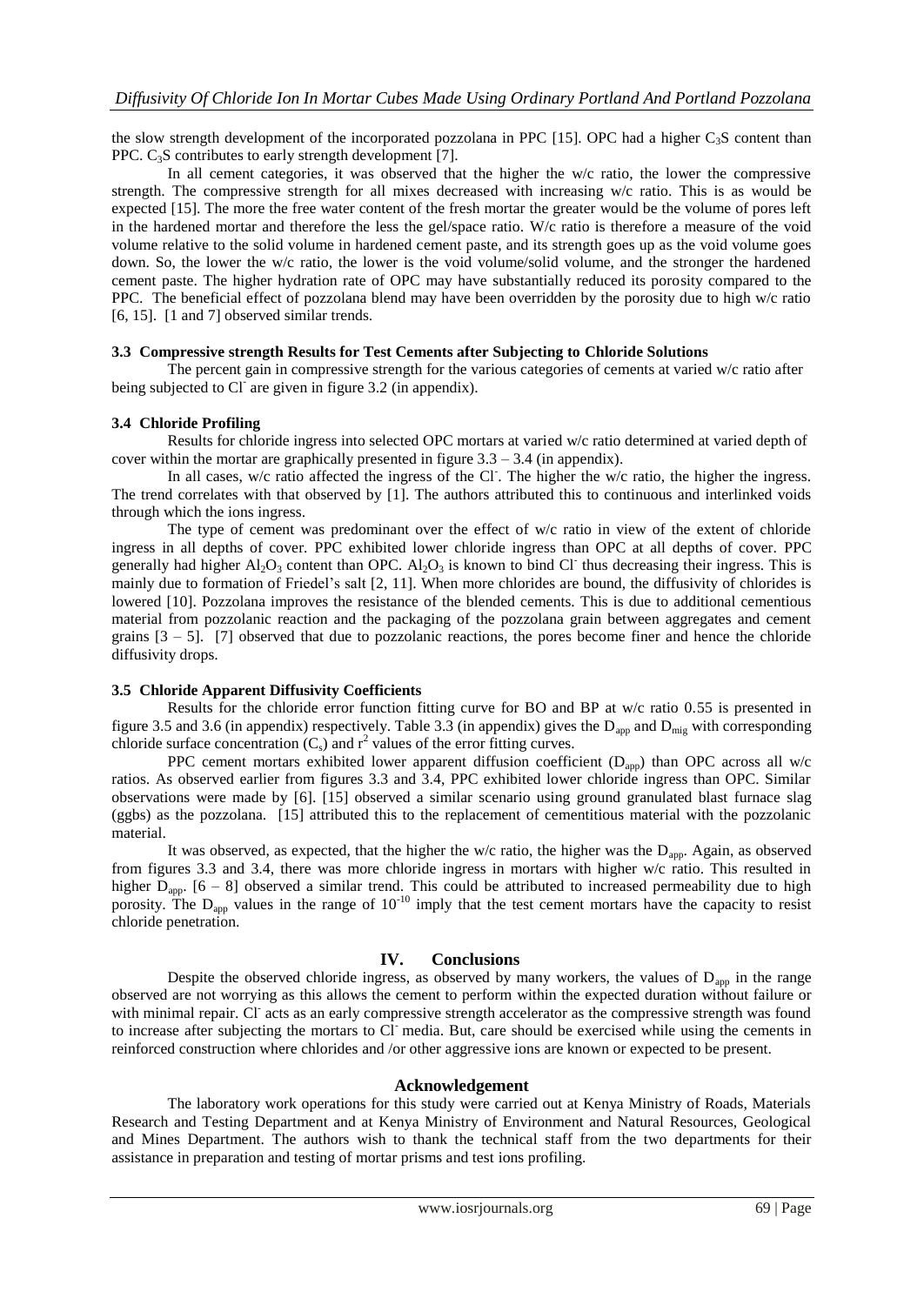#### **References**

- [1]. Atkins, C.P.; Scantlebury, J.D.; Nedwell, P.J. and Blatch, S.P. (1996). Monitoring Chloride Concentrations in Hardened Cement Pastes Using Ion Selective Electrodes, **CEM CONCR RES**; **26**: 319 - 324.
- [2]. Hoff, G. C. (1991). Durability of offshore and marine concrete structures, in durability of concrete, ACP SP 126, Detroit, Michigan, Pp. 33 – 53.
- [3]. Tibbetts, D. C. (1968). Performance of concrete in sea water: Some examples from Halifax, N. S., Performance of concrete, Canadian Building series, No. 2 University of Toronto Press, Pp. 159 – 180
- [4]. Zang Ying and Shi Mei-lun, (2012). Experimental study of special grouting by AC Impendance Technique. *Materials science, engineering and building Materials*; **3:** 11- 47.
- [5]. NEMA, (2012). The state of sewerage systems in urban centers in Kenya by 2012; **3:** 3 25.
- [6]. Muthengia, W. J. (2009). *Effects of Selected Aggressive Ions on Pozzolana Based Cement made from Industrial and Agricultural Wastes,* Chemistry Department, Kenyatta University, Nairobi. Pp. 100 – 106.
- [7]. Machard, J.; Gerald, B. and Delagrave, A. (1998). Ion transport mechanisms in cement based materials. Materials Science of concrete, Vol 5, American Ceramic Society, Pp. 307 – 400.
- [8]. Andrade, C.; Castellote, C.; Alonso, C. and Gonzalez, C. (1999). Non-steady-state Chloride diffusion coefficients obtained from migration and natural diffusion tests. **Mater. Stuct.** Pp. 21 – 28.
- [9]. [Collepardi, M.;](http://ciks.cbt.nist.gov/~bentz/clreslst.html#Collepardi) Marcialis, A. and Turriziani, R. (1972). Penetration of Chloride Ions into Cement Pastes and Concrete, *[American](http://www.acers.org/)  [Ceramic Society](http://www.acers.org/)*; **55**: 534-535.
- [10]. Luping, T. and Gulikers, J. (2007) On the Mathematics of Time-Dependent Apparent Chloride Diffusion Coefficient in Concrete, *Cement and Concrete Research*; **37**: 589-595.
- [11]. Birnin-Yauri U. A. and Glasser, F. P. (1998) Friedel's salt, its solid solution and their role in chloride binding, *Cement Concrete Research;* **28**: 1713 – 1724.
- [12]. Rasheeduzzafar T.; Hussain, E. S. and Al-Saadoun, S. S. (2004). Pore solution composition of hydrated cement pastes with reference to corrosion resistance performance of reinforcing steel in concrete, Vetch Middle East NACE Corrosion Conference, Bahrain, 28-30 Oct., Pp. 386 – 399.
- [13]. Mehta, P. K. (2011). *Durability of concrete in marine environment* A review, performance of concrete in marine environment, ACI Pub.; SP **68:** 1 – 15 August, 2011.
- [14]. Bogue, R. H. (1947). The Chemistry of Portland cement, Reinhold Publishing Co., New York, Pp. 102 154.
- [15]. Neville, A. (2008). International Union of Testing and research Laboratories for materials and structures. Construction Press, Lancaster, Pp. 531 – 539.

#### **APPENDIX**



**Plate 2.1:** Accelerated Ion Migration Test Cell Set Up



**Plate 2.2:** Sample Mortar Prisms and Slices

**Key: a** represents 160mm prism before diffusion, **b** represents the sliced prism of 100 mm subjected to diffusivity test and **c** represents the 10 mm slices sliced from the 100 mm mortar prism after diffusion.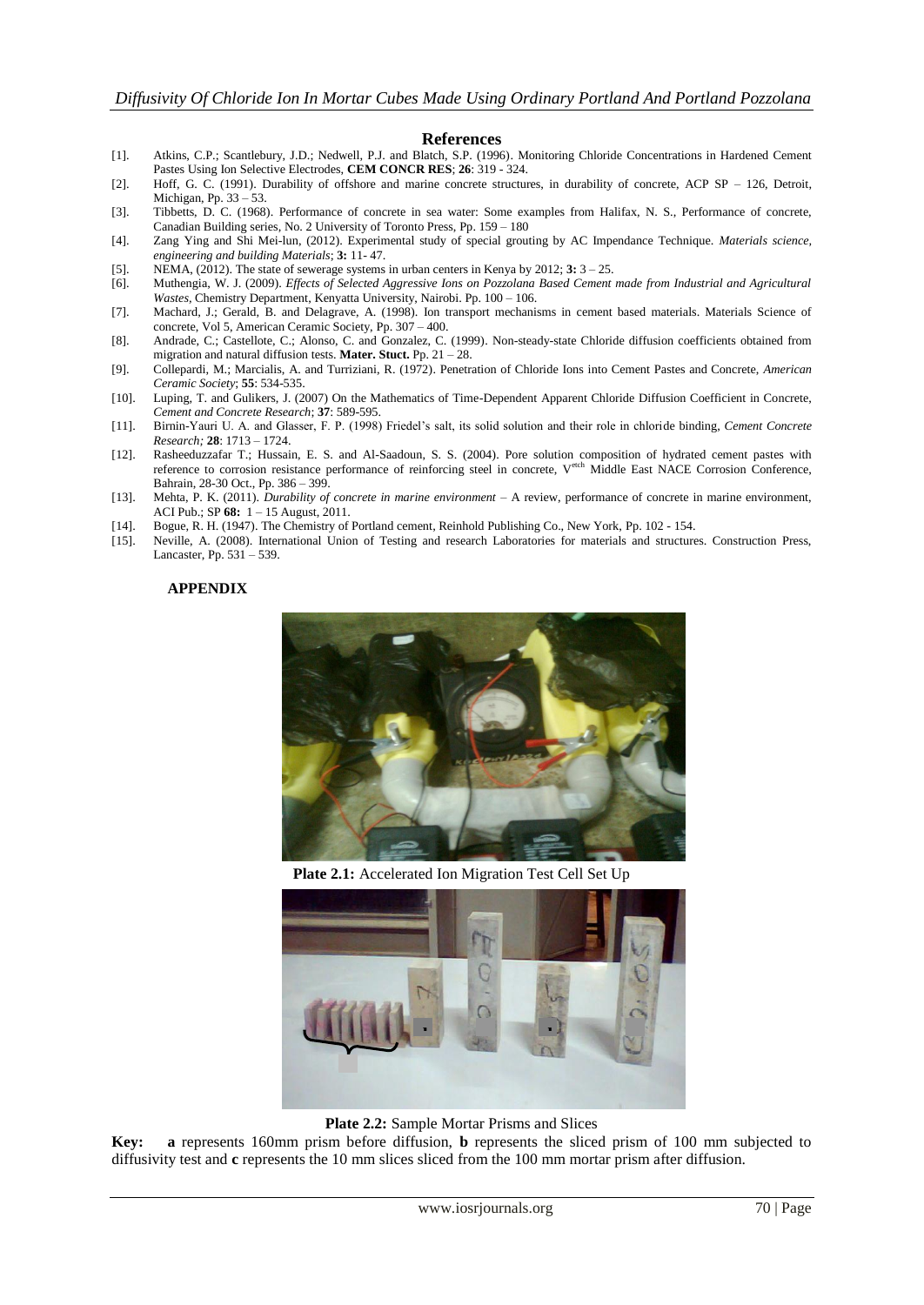**Equation 2.1** 

$$
\frac{C_{(x,t)}}{C_s} = 1 - erf\left(\frac{x}{2\sqrt{D_{\text{migt}}}}\right)
$$

where erf(y) is the error function, t is the duration of exposure of the concrete sample, x is the distance from the exposed surface penetrated by the ion,  $C_{(x,t)}$  is the ion concentration (w/w) at the distance x, C<sub>s</sub> is the ion concentration at the exposed surface (w/w) and  $D_{mig}$  is the Migration diffusion coefficient.

## **Equation 2.2**

$$
D_{app} = \frac{RT}{z_iF} D_{mig} \frac{Int^2}{\Delta \emptyset}
$$

where R is the Gas constant, F is the Faraday constant, T is the temperature of the electrolyte in K,  $z_i$  is the valency of the ion i,  $\Delta\emptyset$  is the Effective Applied Voltage in V, t is the duration of the test/exposure in seconds and  $D_{app}$  is the Apparent Diffusion coefficient.

| <b>Table 3.1:</b> Chemical Analysis Results |                        |                   |                   |                   |                   |                   |  |  |  |
|---------------------------------------------|------------------------|-------------------|-------------------|-------------------|-------------------|-------------------|--|--|--|
| <b>Cement</b>                               | <b>Cement Category</b> |                   |                   |                   |                   |                   |  |  |  |
| metal Oxides<br>$\%$ w/w $\pm$ S.D.         | <b>BO</b>              | <b>BP</b>         | AO                | AP                | $_{\rm CO}$       | $\bf CP$          |  |  |  |
| $Al_2O_3$                                   | $3.417+0.150$          | $6.337+0.035$     | $3.980 + 0.010$   | $5.880+0.010$     | $4.323 + 0.021$   | $6.730+0.020$     |  |  |  |
| SiO <sub>2</sub>                            | 19.397+0.035           | $38.640 + 0.036$  | $22.740+0.104$    | $35.320 + 0.036$  | $19.863 + 0.015$  | $32.680 + 0.030$  |  |  |  |
| SO <sub>3</sub>                             | 5.725±0.000            | $1.661 \pm 0.000$ | $5.460\pm0.000$   | $3.133 \pm 0.000$ | $4.336\pm0.000$   | $3.622+0.000$     |  |  |  |
| Na <sub>2</sub> O                           | $0.300+0.000$          | $0.910+0.010$     | $0.410+0.000$     | $0.883 + 0.006$   | $0.280 + 0.000$   | $1.057 + 0.006$   |  |  |  |
| K <sub>2</sub> O                            | $0.463 + 0.006$        | $1.727 + 0.087$   | $0.667 + 0.006$   | $1.007+0.006$     | $0.710 + 0.000$   | $1.433+0.006$     |  |  |  |
| CaO                                         | $65.867+0.058$         | $39.933+0.252$    | $63.100+0.436$    | $42.333+0.306$    | $54.400+0.361$    | $44.033+0.252$    |  |  |  |
| MgO                                         | $0.990+0.020$          | $0.787 + 0.015$   | $2.113 + 0.025$   | $1.887+0.015$     | $0.933+0.006$     | $1.160 \pm 0.020$ |  |  |  |
| Fe <sub>2</sub> O <sub>3</sub>              | $3.353+0.006$          | $5.093+0.015$     | $3.407 + 0.012$   | $4.320+0.036$     | $2.923+0.015$     | $4.537+0.025$     |  |  |  |
| MnO                                         | $0.100+0.000$          | $0.207 + 0.006$   | $0.173 + 0.006$   | $0.187 + 0.006$   | $0.300 + 0.000$   | $0.300 \pm 0.000$ |  |  |  |
| LOI                                         | $3.710\pm0.009$        | $3.710\pm0.009$   | $1.520 \pm 0.001$ | $3.910\pm0.003$   | $1.280 \pm 0.002$ | $3.060 \pm 0.003$ |  |  |  |

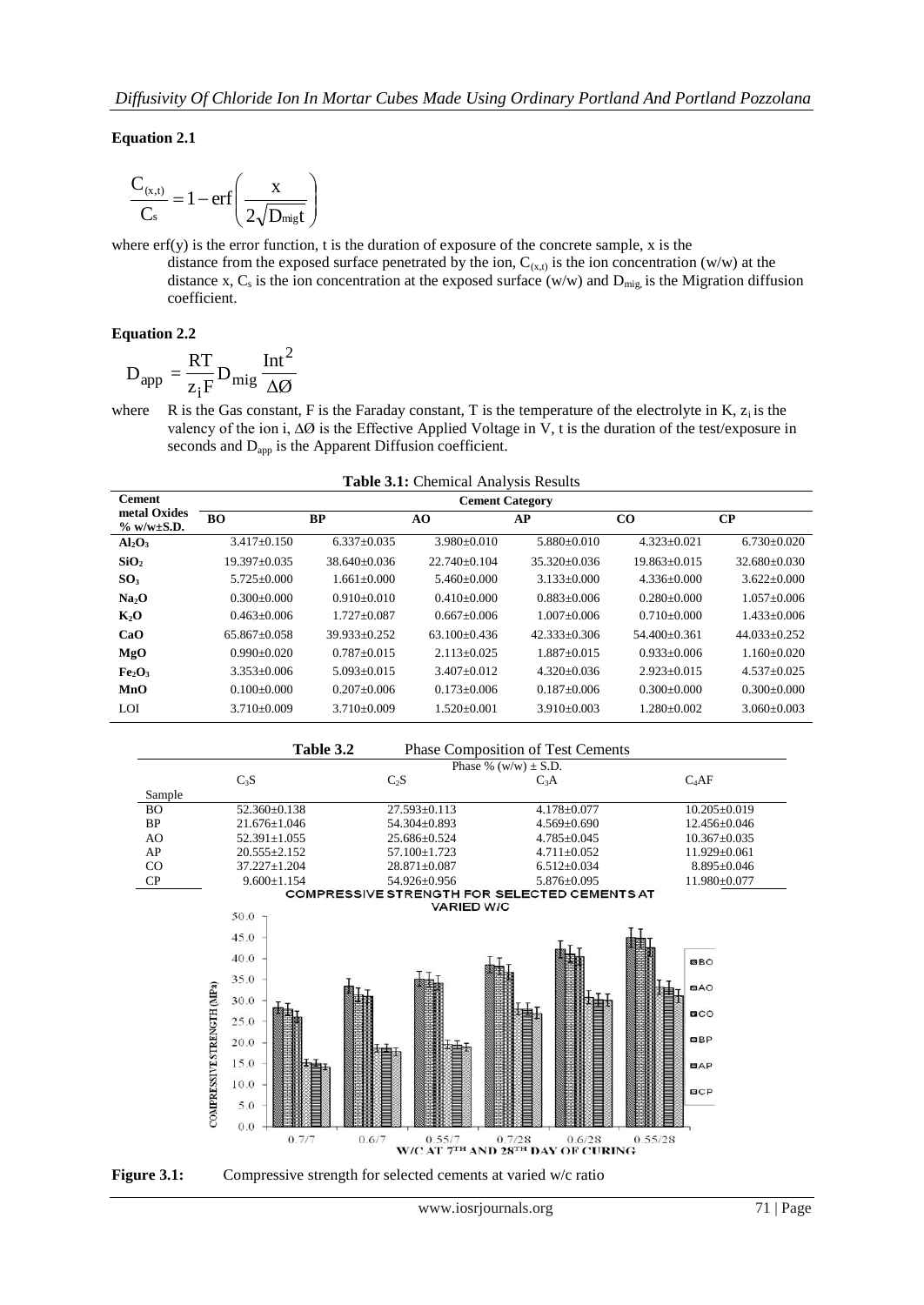**Key:** 0.7/7 represents test cement at w/c ratio 0.7 at  $7<sup>th</sup>$  day of curing, 0.7/28 Represents test cement at w/c ratio 0.7 at 28<sup>th</sup> day of curing, 0.6/7 represents test cement at w/c ratio 0.6 at 7<sup>th</sup> day of curing, 0.6/28 represents test cement at w/c ratio 0.6 at  $28<sup>th</sup>$  day of curing, 0.55/7 represents test cement at w/c ratio 0.55 at  $7<sup>th</sup>$  day of curing while 0.55/28 Represents test cement at w/c ratio 0.55 at 28<sup>th</sup> day of curing.



**Figure 3.2** Percent gain in compressive strength for selected cements at varied w/c ratio in chloride solutions

Key: 0.7/Cl represents test cement at w/c ratio 0.7 ingress by Cl, 0.6/Cl represents test cement at w/c ratio 0.6 ingress by Cl, 0.55/Cl represents test cement at w/c ratio 0.55 ingress by Cl.



**Figure 3.4:** Chloride Profile for PPC against Depth of Cover